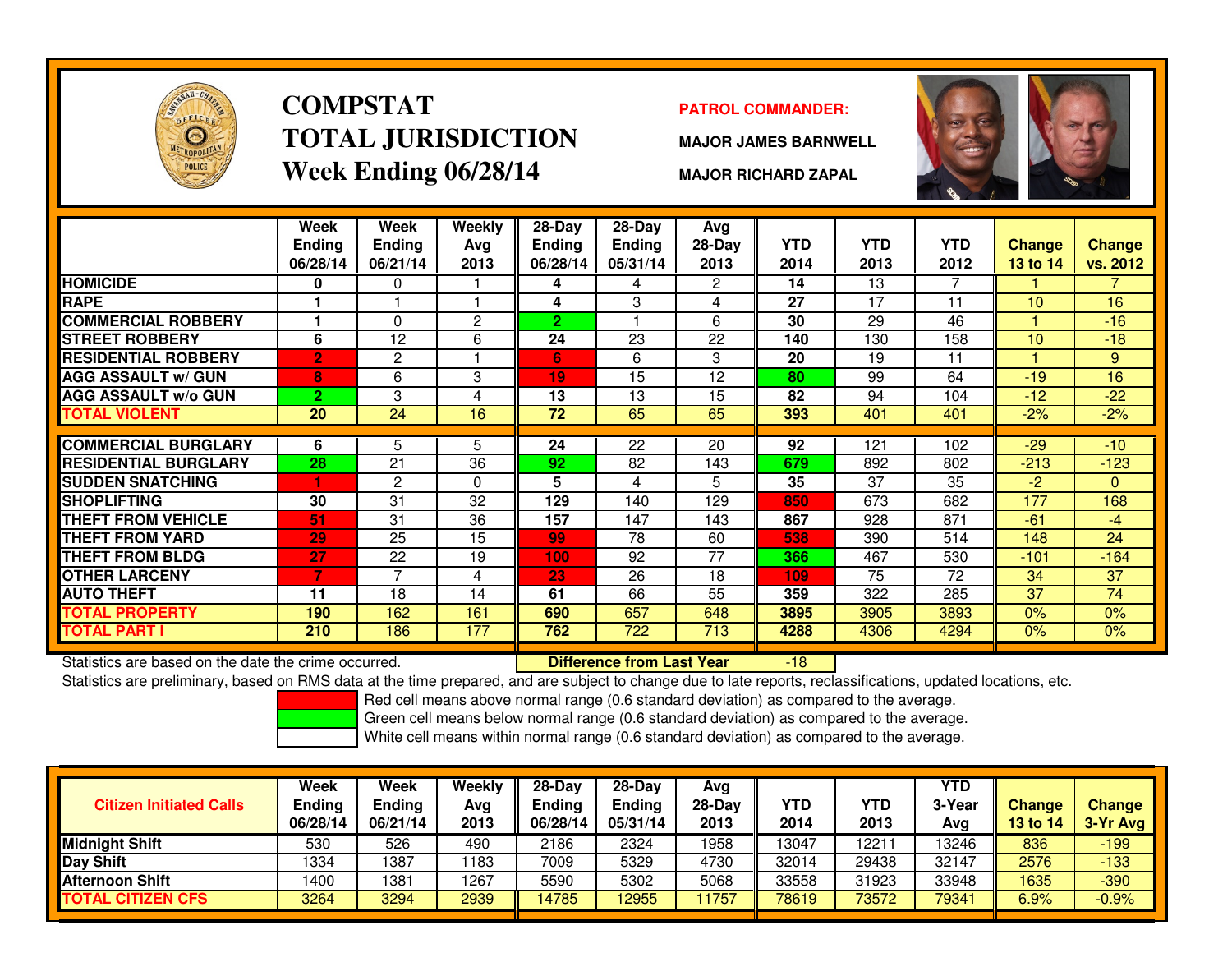

## **COMPSTATWEST CHATHAM PRECINCTWeek Ending 06/28/14**

**PRECINCT COMMANDER:**



**CAPT. CHARLES HALL**

|                             | Week<br><b>Ending</b><br>06/28/14 | Week<br><b>Ending</b><br>06/21/14 | Weekly<br>Avg<br>2013 | $28 - Day$<br><b>Ending</b><br>06/28/14 | $28 - Day$<br><b>Ending</b><br>05/31/14 | Avg<br>28-Day<br>2013 | <b>YTD</b><br>2014 | <b>YTD</b><br>2013 | <b>YTD</b><br>2012       | <b>Change</b><br>13 to 14 | <b>Change</b><br>vs. 2012 |
|-----------------------------|-----------------------------------|-----------------------------------|-----------------------|-----------------------------------------|-----------------------------------------|-----------------------|--------------------|--------------------|--------------------------|---------------------------|---------------------------|
| <b>HOMICIDE</b>             | 0                                 | 0                                 | 0                     | 0                                       | 0                                       | 0                     | 0                  |                    | 0                        | -1                        | $\mathbf{0}$              |
| <b>RAPE</b>                 | 0                                 | 0                                 | 0                     | 0                                       | 0                                       |                       | 6                  | 4                  | 3                        | 2                         | 3                         |
| <b>COMMERCIAL ROBBERY</b>   |                                   | $\Omega$                          | 0                     | 1                                       | 0                                       |                       | 5                  | 4                  | 8                        |                           | $-3$                      |
| <b>STREET ROBBERY</b>       | 0                                 | $\Omega$                          | $\Omega$              | 0                                       | 0                                       | 2                     | 10                 | 14                 | 21                       | $-4$                      | $-11$                     |
| <b>RESIDENTIAL ROBBERY</b>  | 0                                 | $\Omega$                          | 0                     |                                         | 2                                       |                       | 7                  | 4                  | 0                        | 3                         | 7                         |
| <b>AGG ASSAULT w/ GUN</b>   | 0                                 | $\Omega$                          | 0                     | 1                                       | $\overline{2}$                          |                       | 6                  | 10                 | $\overline{\phantom{a}}$ | $-4$                      | $-1$                      |
| <b>AGG ASSAULT w/o GUN</b>  |                                   |                                   |                       | 4                                       | 4                                       | 3                     | 12                 | 15                 | 15                       | $-3$                      | $-3$                      |
| <b>TOTAL VIOLENT</b>        | $\overline{2}$                    |                                   | $\overline{2}$        | $\overline{7}$                          | 8                                       | 8                     | 46                 | 52                 | 54                       | $-12%$                    | $-15%$                    |
|                             |                                   |                                   |                       |                                         |                                         |                       |                    |                    |                          |                           |                           |
| <b>COMMERCIAL BURGLARY</b>  | $\mathbf{2}$                      |                                   |                       | 6                                       | 5                                       | $\overline{2}$        | 18                 | 13                 | 8                        | 5                         | 10 <sup>°</sup>           |
| <b>RESIDENTIAL BURGLARY</b> | 4                                 | 4                                 | 6                     | 14                                      | 15                                      | 25                    | 119                | 142                | 123                      | $-23$                     | $-4$                      |
| <b>SUDDEN SNATCHING</b>     | 0                                 | $\Omega$                          | 0                     | 0                                       | 0                                       | 0                     | $\mathbf{2}$       | $\Omega$           | 4                        | 2                         | $-2$                      |
| <b>SHOPLIFTING</b>          | 6                                 | 8                                 | 3                     | 27                                      | 28                                      | 12                    | 125                | 76                 | 64                       | 49                        | 61                        |
| <b>THEFT FROM VEHICLE</b>   | 8                                 | 6                                 | 5                     | 26                                      | 25                                      | 21                    | 153                | 119                | 113                      | 34                        | 40                        |
| <b>THEFT FROM YARD</b>      | $\mathbf{2}$                      | 3                                 | $\overline{2}$        | $\overline{7}$                          | 5                                       | 8                     | 101                | 52                 | 88                       | 49                        | 13                        |
| <b>THEFT FROM BLDG</b>      | 5                                 | 5                                 | 3                     | 19                                      | 18                                      | 11                    | 57                 | 63                 | 94                       | $-6$                      | $-37$                     |
| <b>OTHER LARCENY</b>        | 0                                 | $\Omega$                          |                       | 1                                       | 4                                       | 2                     | 19                 | 7                  | 11                       | 12                        | 8                         |
| <b>AUTO THEFT</b>           | 3                                 | $\overline{2}$                    | $\overline{2}$        | 9                                       | 8                                       | 9                     | 68                 | 47                 | 37                       | 21                        | 31                        |
| <b>TOTAL PROPERTY</b>       | 30                                | 29                                | 23                    | 109                                     | 108                                     | 91                    | 662                | 519                | 542                      | 28%                       | 22%                       |
| TOTAL PART I                | 32                                | 30                                | 25                    | 116                                     | 116                                     | 99                    | 708                | 571                | 596                      | 24%                       | 19%                       |

Statistics are based on the date the crime occurred. **Difference from Last Year** 

<sup>137</sup>

Statistics are preliminary, based on RMS data at the time prepared, and are subject to change due to late reports, reclassifications, updated locations, etc.

Red cell means above normal range (0.6 standard deviation) as compared to the average.

Green cell means below normal range (0.6 standard deviation) as compared to the average.

| <b>Citizen Initiated Calls</b> | Week<br><b>Ending</b><br>06/28/14 | Week<br><b>Ending</b><br>06/21/14 | Weekly<br>Avg<br>2013 | $28-Day$<br><b>Ending</b><br>06/28/14 | $28-Dav$<br><b>Ending</b><br>05/31/14 | Avg<br>28-Day<br>2013 | YTD<br>2014 | YTD<br>2013 | <b>YTD</b><br>3-Year<br>Avg | <b>Change</b><br>13 to 14 | <b>Change</b><br>3-Yr Avg |
|--------------------------------|-----------------------------------|-----------------------------------|-----------------------|---------------------------------------|---------------------------------------|-----------------------|-------------|-------------|-----------------------------|---------------------------|---------------------------|
| <b>Midnight Shift</b>          | 98                                | 109                               | 97                    | 445                                   | 466                                   | 389                   | 2602        | 2372        | 2618                        | 230                       | -16                       |
| Day Shift                      | 267                               | 286                               | 242                   | 2724                                  | 1033                                  | 967                   | 6555        | 5994        | 6478                        | 561                       | 77                        |
| <b>Afternoon Shift</b>         | 318                               | 306                               | 259                   | 1277                                  | 945                                   | 1036                  | 7096        | 6497        | 6944                        | 599                       | 152                       |
| <b>TOTAL CITIZEN CFS</b>       | 683                               | 683                               | 598                   | 4446                                  | 2444                                  | 2392                  | 16253       | 14863       | 16040                       | 9.4%                      | .3%                       |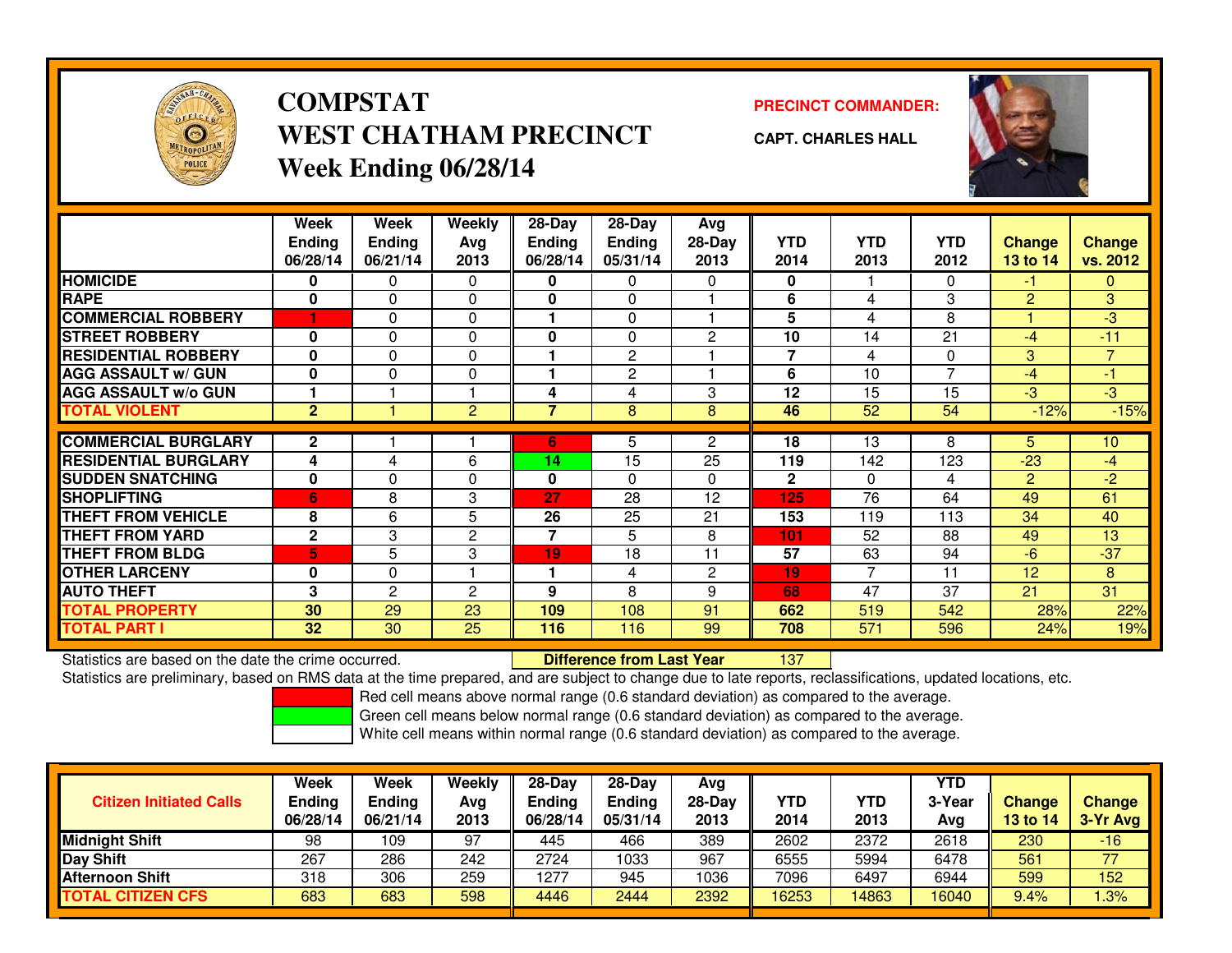

### **COMPSTATDOWNTOWN PRECINCTWeek Ending 06/28/14**

**PRECINCT COMMANDER:**

**CAPT. BEN HERRON**



|                             | Week           | Week          | Weekly         | $28-Day$      | $28-Day$       | Avg            |              |            |                |                 |               |
|-----------------------------|----------------|---------------|----------------|---------------|----------------|----------------|--------------|------------|----------------|-----------------|---------------|
|                             | <b>Ending</b>  | <b>Ending</b> | Avg            | <b>Ending</b> | <b>Ending</b>  | $28-Day$       | <b>YTD</b>   | <b>YTD</b> | <b>YTD</b>     | <b>Change</b>   | <b>Change</b> |
|                             | 06/28/14       | 06/21/14      | 2013           | 06/28/14      | 05/31/14       | 2013           | 2014         | 2013       | 2012           | <b>13 to 14</b> | vs. 2012      |
| <b>HOMICIDE</b>             | 0              | 0             | $\Omega$       |               |                |                | $\mathbf{2}$ | 5          |                | -3              |               |
| <b>RAPE</b>                 | 0              | 0             | 0              | 0             | 0              |                | 4            | 5          | 3              | -1              |               |
| <b>COMMERCIAL ROBBERY</b>   | 0              | $\Omega$      | $\Omega$       | 0             | 0              |                | 4            | 3          | 6              |                 | $-2$          |
| <b>STREET ROBBERY</b>       | 3              | 3             | $\overline{c}$ | 7             | 6              | 8              | 33           | 52         | 52             | $-19$           | $-19$         |
| <b>RESIDENTIAL ROBBERY</b>  |                | 0             | $\Omega$       | ٠             | 0              |                | 1            | 4          | $\overline{2}$ | -3              | $-1$          |
| <b>AGG ASSAULT w/ GUN</b>   | $\overline{2}$ |               |                | $\mathbf 2$   |                | 3              | 15           | 26         | 12             | $-11$           | 3             |
| <b>AGG ASSAULT w/o GUN</b>  | $\bf{0}$       | 0             |                |               | $\overline{2}$ | 4              | 22           | 22         | 31             | $\mathbf{0}$    | $-9$          |
| <b>TOTAL VIOLENT</b>        | 6              | 4             | 4              | 12            | 10             | 18             | 81           | 117        | 107            | $-31%$          | $-24%$        |
| <b>COMMERCIAL BURGLARY</b>  | $\mathbf{2}$   |               |                |               |                | 3              | 19           | 11         | 16             | 8               | 3             |
|                             |                |               |                |               | 5<br>7         |                |              |            |                |                 |               |
| <b>RESIDENTIAL BURGLARY</b> | $\overline{2}$ | 4             | 3              | 8             |                | 13             | 55           | 94         | 79             | $-39$           | $-24$         |
| <b>SUDDEN SNATCHING</b>     |                |               | 0              | 3             | $\overline{2}$ | $\overline{c}$ | 13           | 19         | 17             | $-6$            | $-4$          |
| <b>SHOPLIFTING</b>          | 7              |               | 4              | 18            | 14             | 17             | 118          | 80         | 63             | 38              | 55            |
| <b>THEFT FROM VEHICLE</b>   | 16             | 8             | $\overline{7}$ | 49            | 43             | 29             | 227          | 185        | 184            | 42              | 43            |
| <b>THEFT FROM YARD</b>      | 5              | 6             | 4              | 21            | 16             | 18             | 121          | 121        | 108            | $\Omega$        | 13            |
| <b>THEFT FROM BLDG</b>      | 4              | 4             | 4              | 17            | 17             | 15             | 95           | 85         | 120            | 10              | $-25$         |
| <b>OTHER LARCENY</b>        | י2             | 3             |                | 8             | 8              | 4              | 28           | 21         | 14             | $\overline{7}$  | 14            |
| <b>AUTO THEFT</b>           |                | 3             | $\overline{c}$ | 8             | 13             | 9              | 60           | 55         | 46             | 5               | 14            |
| <b>TOTAL PROPERTY</b>       | 40             | 31            | 27             | 139           | 125            | 110            | 736          | 671        | 647            | 10%             | 14%           |
| <b>TOTAL PART I</b>         | 46             | 35            | 31             | 151           | 135            | 128            | 817          | 788        | 754            | 4%              | 8%            |

Statistics are based on the date the crime occurred. **Difference from Last Year** 

<sup>29</sup>

Statistics are preliminary, based on RMS data at the time prepared, and are subject to change due to late reports, reclassifications, updated locations, etc.

Red cell means above normal range (0.6 standard deviation) as compared to the average.

Green cell means below normal range (0.6 standard deviation) as compared to the average.

| <b>Citizen Initiated Calls</b> | Week<br>Ending<br>06/28/14 | <b>Week</b><br><b>Ending</b><br>06/21/14 | Weekly<br>Avg<br>2013 | $28-Dav$<br>Ending<br>06/28/14 | $28-Dav$<br><b>Endina</b><br>05/31/14 | Avg<br>$28-Day$<br>2013 | YTD<br>2014 | YTD<br>2013 | YTD<br>3-Year<br>Avg | <b>Change</b><br>13 to 14 | <b>Change</b><br>3-Yr Avg |
|--------------------------------|----------------------------|------------------------------------------|-----------------------|--------------------------------|---------------------------------------|-------------------------|-------------|-------------|----------------------|---------------------------|---------------------------|
| <b>Midnight Shift</b>          | 120                        | 130                                      | 107                   | 484                            | 510                                   | 428                     | 2922        | 2775        | 2978                 | 147                       | $-56$                     |
| <b>Day Shift</b>               | 223                        | 254                                      | 208                   | 951                            | 954                                   | 832                     | 5514        | 5266        | 5593                 | 248                       | $-79$                     |
| <b>Afternoon Shift</b>         | 242                        | 246                                      | 226                   | 940                            | 945                                   | 905                     | 6065        | 5771        | 6028                 | 294                       | 37                        |
| TOTAL CITIZEN CFS              | 585                        | 630                                      | 541                   | 2375                           | 2409                                  | 2165                    | 4501        | 13812       | 14598                | 5.0%                      | $-0.7%$                   |

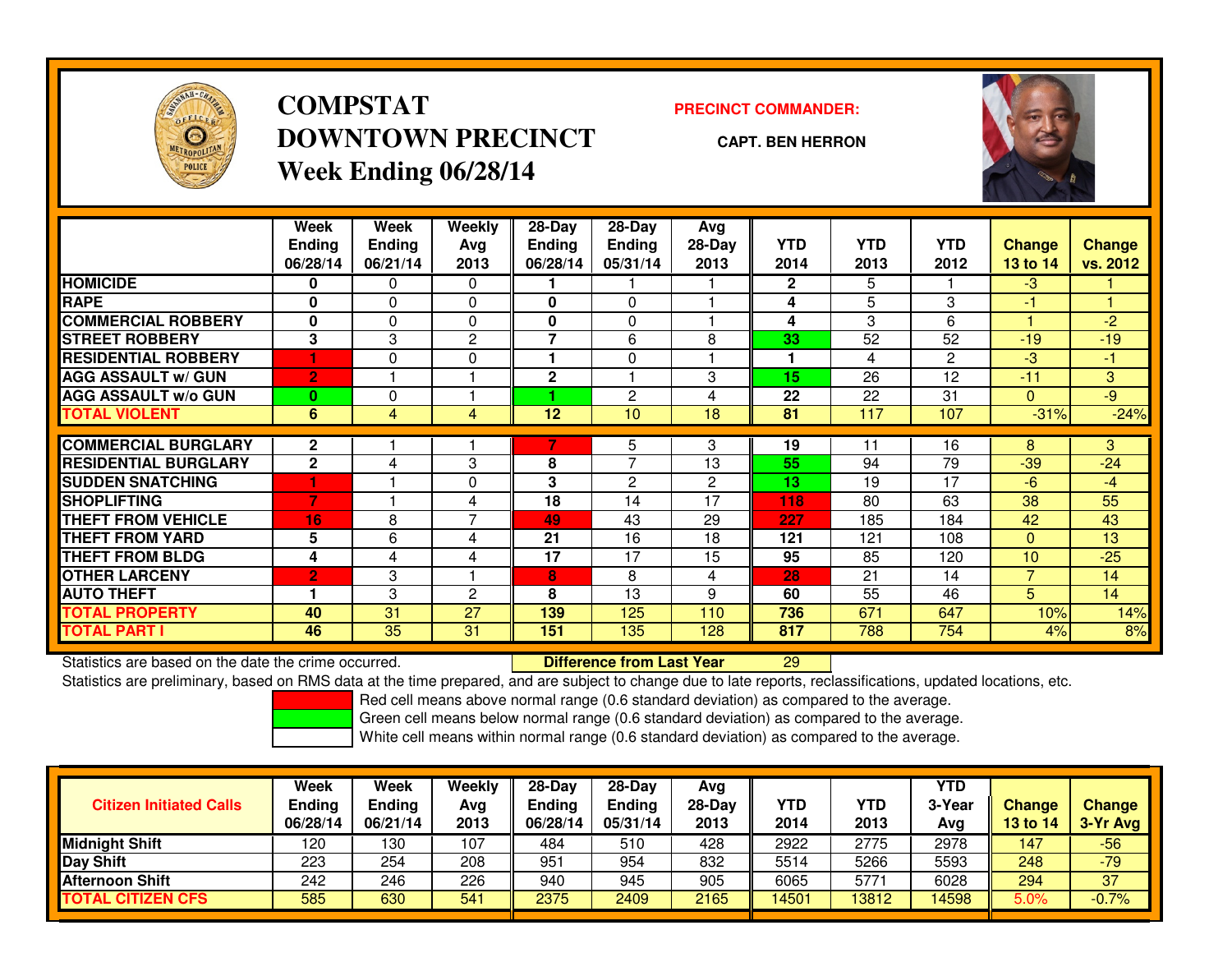

### **COMPSTATCENTRAL PRECINCT CAPT. DEVONN ADAMSWeek Ending 06/28/14**

**PRECINCT COMMANDER:**



|                             | Week           | Week           | Weekly   | $28$ -Day      | $28-Day$                 | Avg      |                |                |            |                |                |
|-----------------------------|----------------|----------------|----------|----------------|--------------------------|----------|----------------|----------------|------------|----------------|----------------|
|                             | <b>Ending</b>  | <b>Ending</b>  | Avg      | <b>Ending</b>  | <b>Ending</b>            | 28-Day   | <b>YTD</b>     | <b>YTD</b>     | <b>YTD</b> | <b>Change</b>  | <b>Change</b>  |
|                             | 06/28/14       | 06/21/14       | 2013     | 06/28/14       | 05/31/14                 | 2013     | 2014           | 2013           | 2012       | 13 to 14       | vs. 2012       |
| <b>HOMICIDE</b>             | 0              | 0              | 0        | $\overline{2}$ | 2                        |          | 9              | 3              | 4          | 6              | 5              |
| <b>RAPE</b>                 | $\bf{0}$       |                | $\Omega$ | 1              |                          | $\Omega$ | $\overline{7}$ | 3              | 0          | 4              | $\overline{7}$ |
| <b>COMMERCIAL ROBBERY</b>   | $\mathbf 0$    | 0              | 0        | 0              | 0                        |          | 8              | $\overline{7}$ | 9          |                | $-1$           |
| <b>STREET ROBBERY</b>       | $\mathbf{2}$   | 5              |          | 10             | 10                       | 5        | 54             | 29             | 39         | 25             | 15             |
| <b>RESIDENTIAL ROBBERY</b>  | $\bf{0}$       |                | 0        | 1              | 2                        |          | $\mathbf{2}$   | 4              | 3          | $-2$           | -1             |
| <b>AGG ASSAULT w/ GUN</b>   | 4              | 3              |          | 11             | $\overline{7}$           | 4        | 34             | 30             | 23         | 4              | 11             |
| <b>AGG ASSAULT w/o GUN</b>  | $\bf{0}$       |                |          | 4              | 4                        | 4        | 21             | 29             | 22         | -8             | $-1$           |
| <b>TOTAL VIOLENT</b>        | 6              | 11             | 4        | 29             | 26                       | 17       | 135            | 105            | 100        | 29%            | 35%            |
| <b>COMMERCIAL BURGLARY</b>  |                | 0              | 2        | 3.             | 4                        |          | 20             | 45             | 19         | $-25$          |                |
| <b>RESIDENTIAL BURGLARY</b> | 11             | 4              | 9        | 29             | 25                       | 37       | 215            | 241            | 229        | $-26$          | $-14$          |
| <b>SUDDEN SNATCHING</b>     | $\bf{0}$       | 0              | 0        | 1              |                          |          | 4              | 6              | 6          | $-2$           | $-2$           |
| <b>SHOPLIFTING</b>          | $\mathbf{2}$   | $\overline{2}$ | 2        | 6              | $\overline{\phantom{a}}$ | 8        | 51             | 51             | 18         | $\mathbf{0}$   | 33             |
| <b>THEFT FROM VEHICLE</b>   | 15             | 13             | 9        | 41             | 38                       | 36       | 212            | 211            | 217        |                | $-5$           |
| <b>THEFT FROM YARD</b>      | 8              | 9              | 4        | 35             | 32                       | 16       | 105            | 97             | 128        | 8              | $-23$          |
| <b>THEFT FROM BLDG</b>      | $\overline{2}$ | 4              | 4        | 20             | 22                       | 17       | 98             | 106            | 90         | $-8$           | 8              |
| <b>OTHER LARCENY</b>        | $\overline{2}$ | 0              |          | 4              | 4                        | 4        | 15             | 11             | 10         | $\overline{4}$ | 5              |
| <b>AUTO THEFT</b>           | 4              | 7              | 4        | 20             | 22                       | 17       | 122            | 87             | 69         | 35             | 53             |
| <b>TOTAL PROPERTY</b>       | 45             | 39             | 35       | 159            | 155                      | 142      | 842            | 855            | 786        | $-2%$          | 7%             |
| <b>TOTAL PART I</b>         | 51             | 50             | 39       | 188            | 181                      | 159      | 977            | 960            | 886        | 2%             | 10%            |

Statistics are based on the date the crime occurred. **Difference from Last Year** 

<sup>17</sup>

Statistics are preliminary, based on RMS data at the time prepared, and are subject to change due to late reports, reclassifications, updated locations, etc.

Red cell means above normal range (0.6 standard deviation) as compared to the average.

Green cell means below normal range (0.6 standard deviation) as compared to the average.

| <b>Midnight Shift</b><br>2663<br>105<br>2829<br>2891<br>131<br>495<br>112<br>510<br>419<br>166<br><b>Day Shift</b><br>6225<br>557<br>277<br>6782<br>249<br>1100<br>$27 -$<br>996<br>641<br>110 | <b>Citizen Initiated Calls</b> | Week<br>Ending<br>06/28/14 | <b>Week</b><br><b>Endina</b><br>06/21/14 | Weekly<br>Avg<br>2013 | $28-Dav$<br><b>Endina</b><br>06/28/14 | $28-Dav$<br><b>Ending</b><br>05/31/14 | Avg<br>28-Day<br>2013 | <b>YTD</b><br>2014 | <b>YTD</b><br>2013 | <b>YTD</b><br>3-Year<br>Avg | <b>Change</b><br>13 to 14 | Change<br>3-Yr Avg |
|------------------------------------------------------------------------------------------------------------------------------------------------------------------------------------------------|--------------------------------|----------------------------|------------------------------------------|-----------------------|---------------------------------------|---------------------------------------|-----------------------|--------------------|--------------------|-----------------------------|---------------------------|--------------------|
|                                                                                                                                                                                                |                                |                            |                                          |                       |                                       |                                       |                       |                    |                    |                             |                           | $-62$              |
|                                                                                                                                                                                                |                                |                            |                                          |                       |                                       |                                       |                       |                    |                    |                             |                           | 371                |
| 286<br>270<br>263<br>7181<br><b>Afternoon Shift</b><br>1089<br>132<br>1050<br>6743<br>6843<br>100                                                                                              |                                |                            |                                          |                       |                                       |                                       |                       |                    |                    |                             |                           | $-338$             |
| 616<br>2684<br>2752<br>5631<br>5.3%<br>2465<br>653<br>16454<br>16483<br>694<br><b>TOTAL CITIZEN CFS</b>                                                                                        |                                |                            |                                          |                       |                                       |                                       |                       |                    |                    |                             |                           | $-0.2%$            |

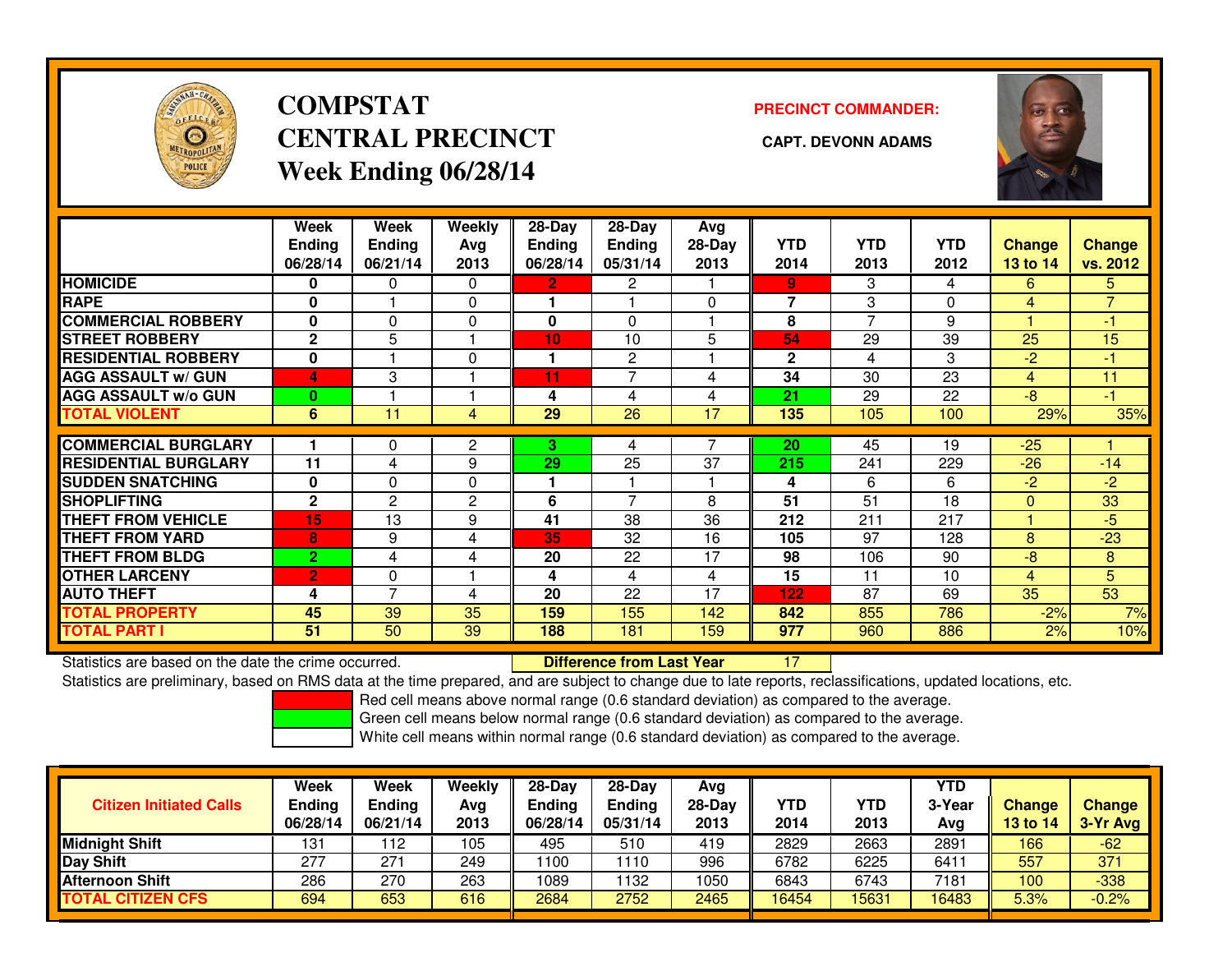

#### **COMPSTAT PRECINCT COMMANDER: SOUTHSIDE PRECINCT CAPT. TERRY SHOOPWeek Ending 06/28/14**



|                             | Week<br><b>Ending</b><br>06/28/14 | <b>Week</b><br><b>Ending</b><br>06/21/14 | Weekly<br>Avg<br>2013 | $28$ -Day<br><b>Ending</b><br>06/28/14 | $28-Day$<br>Ending<br>05/31/14 | Avg<br>28-Day<br>2013 | <b>YTD</b><br>2014 | <b>YTD</b><br>2013 | <b>YTD</b><br>2012 | <b>Change</b><br>13 to 14 | <b>Change</b><br>vs. 2012 |
|-----------------------------|-----------------------------------|------------------------------------------|-----------------------|----------------------------------------|--------------------------------|-----------------------|--------------------|--------------------|--------------------|---------------------------|---------------------------|
| <b>HOMICIDE</b>             | 0                                 | 0                                        | $\Omega$              | 0                                      | 0                              | 0                     | 0                  | 2                  | 0                  | $-2$                      | $\Omega$                  |
| <b>RAPE</b>                 | 0                                 | 0                                        | 0                     |                                        |                                |                       | $\mathbf{2}$       | 2                  | $\overline{c}$     | $\mathbf{0}$              | $\Omega$                  |
| <b>COMMERCIAL ROBBERY</b>   | 0                                 | 0                                        | $\mathbf{0}$          | 1                                      |                                | $\overline{c}$        | 9                  | 9                  | 20                 | $\Omega$                  | $-11$                     |
| <b>STREET ROBBERY</b>       |                                   | $\overline{c}$                           |                       | 5                                      | 5                              | 3                     | 24                 | 13                 | 24                 | 11                        | $\Omega$                  |
| <b>RESIDENTIAL ROBBERY</b>  |                                   | 0                                        | $\Omega$              |                                        | 0                              |                       | 6                  | 2                  | 5                  | 4                         |                           |
| <b>AGG ASSAULT w/ GUN</b>   |                                   | $\Omega$                                 | 0                     |                                        |                                |                       | 5                  | 9                  | 7                  | -4                        | -2                        |
| <b>AGG ASSAULT w/o GUN</b>  | 0                                 | 0                                        | 0                     |                                        |                                | 2                     | 8                  | 18                 | 18                 | $-10^{-}$                 | $-10$                     |
| <b>TOTAL VIOLENT</b>        | 3                                 | $\overline{2}$                           | 2                     | 10                                     | 9                              | 10                    | 54                 | 55                 | 76                 | $-2%$                     | $-29%$                    |
|                             |                                   |                                          |                       |                                        |                                |                       |                    |                    |                    |                           |                           |
| <b>COMMERCIAL BURGLARY</b>  | 0                                 | 2                                        |                       | 4                                      | 5                              | 4                     | 20                 | 31                 | 40                 | $-11$                     | $-20$                     |
| <b>RESIDENTIAL BURGLARY</b> | 5                                 | 6                                        | 8                     | 18                                     | 15                             | 31                    | 116                | 188                | 182                | $-72$                     | $-66$                     |
| <b>SUDDEN SNATCHING</b>     | 0                                 | $\Omega$                                 | $\Omega$              | $\mathbf{0}$                           | 0                              |                       | 7                  | 6                  | 5                  |                           | $\overline{2}$            |
| <b>ISHOPLIFTING</b>         | 7                                 | 15                                       | 15                    | 50                                     | 62                             | 58                    | 340                | 317                | 365                | 23                        | $-25$                     |
| <b>THEFT FROM VEHICLE</b>   | 6                                 |                                          | $\overline{7}$        | 21                                     | 22                             | 28                    | 143                | 210                | 169                | $-67$                     | $-26$                     |
| <b>THEFT FROM YARD</b>      | $\overline{9}$                    | 3                                        | $\overline{c}$        | 17                                     | 11                             | 8                     | 95                 | 52                 | 94                 | 43                        |                           |
| THEFT FROM BLDG             | 11                                | 5                                        | 5                     | 26                                     | 16                             | 19                    | 58                 | 123                | 125                | $-65$                     | $-67$                     |
| <b>OTHER LARCENY</b>        | $\bf{0}$                          |                                          |                       | $\mathbf{2}$                           | $\overline{2}$                 | 4                     | 16                 | 24                 | 13                 | -8                        | 3                         |
| <b>AUTO THEFT</b>           |                                   | 3                                        | $\overline{c}$        | 9                                      | 9                              | 9                     | 47                 | 68                 | 77                 | $-21$                     | $-30$                     |
| <b>TOTAL PROPERTY</b>       | 39                                | 36                                       | 40                    | 147                                    | 142                            | 163                   | 842                | 1019               | 1070               | $-17%$                    | $-21%$                    |
| <b>TOTAL PART I</b>         | 42                                | 38                                       | 43                    | 157                                    | 151                            | 173                   | 896                | 1074               | 1146               | $-17%$                    | $-22%$                    |

Statistics are based on the date the crime occurred. **Difference from Last Year** 

-178

Statistics are preliminary, based on RMS data at the time prepared, and are subject to change due to late reports, reclassifications, updated locations, etc.

Red cell means above normal range (0.6 standard deviation) as compared to the average.

Green cell means below normal range (0.6 standard deviation) as compared to the average.

| <b>Citizen Initiated Calls</b> | Week<br><b>Ending</b><br>06/28/14 | Week<br><b>Ending</b><br>06/21/14 | Weekly<br>Avg<br>2013 | $28-Day$<br><b>Ending</b><br>06/28/14 | $28$ -Day<br><b>Ending</b><br>05/31/14 | Avg<br>$28-Dav$<br>2013 | YTD<br>2014 | YTD<br>2013 | YTD<br>3-Year<br>Avg | <b>Change</b><br>13 to 14 | <b>Change</b><br>3-Yr Avg |
|--------------------------------|-----------------------------------|-----------------------------------|-----------------------|---------------------------------------|----------------------------------------|-------------------------|-------------|-------------|----------------------|---------------------------|---------------------------|
| <b>Midnight Shift</b>          | 81                                | 84                                | 86                    | 355                                   | 419                                    | 343                     | 2235        | 2069        | 2250                 | 166                       | $-15$                     |
| <b>Day Shift</b>               | 289                               | 276                               | 238                   | 1093                                  | 116                                    | 950                     | 6447        | 5815        | 6411                 | 632                       | 36                        |
| <b>Afternoon Shift</b>         | 263                               | 265                               | 244                   | 1064                                  | 1061                                   | 976                     | 6325        | 5971        | 6393                 | 354                       | $-68$                     |
| <b>TOTAL CITIZEN CFS</b>       | 633                               | 625                               | 567                   | 2512                                  | 2596                                   | 2269                    | 15007       | 13855       | 15054                | 8.3%                      | $-0.3%$                   |